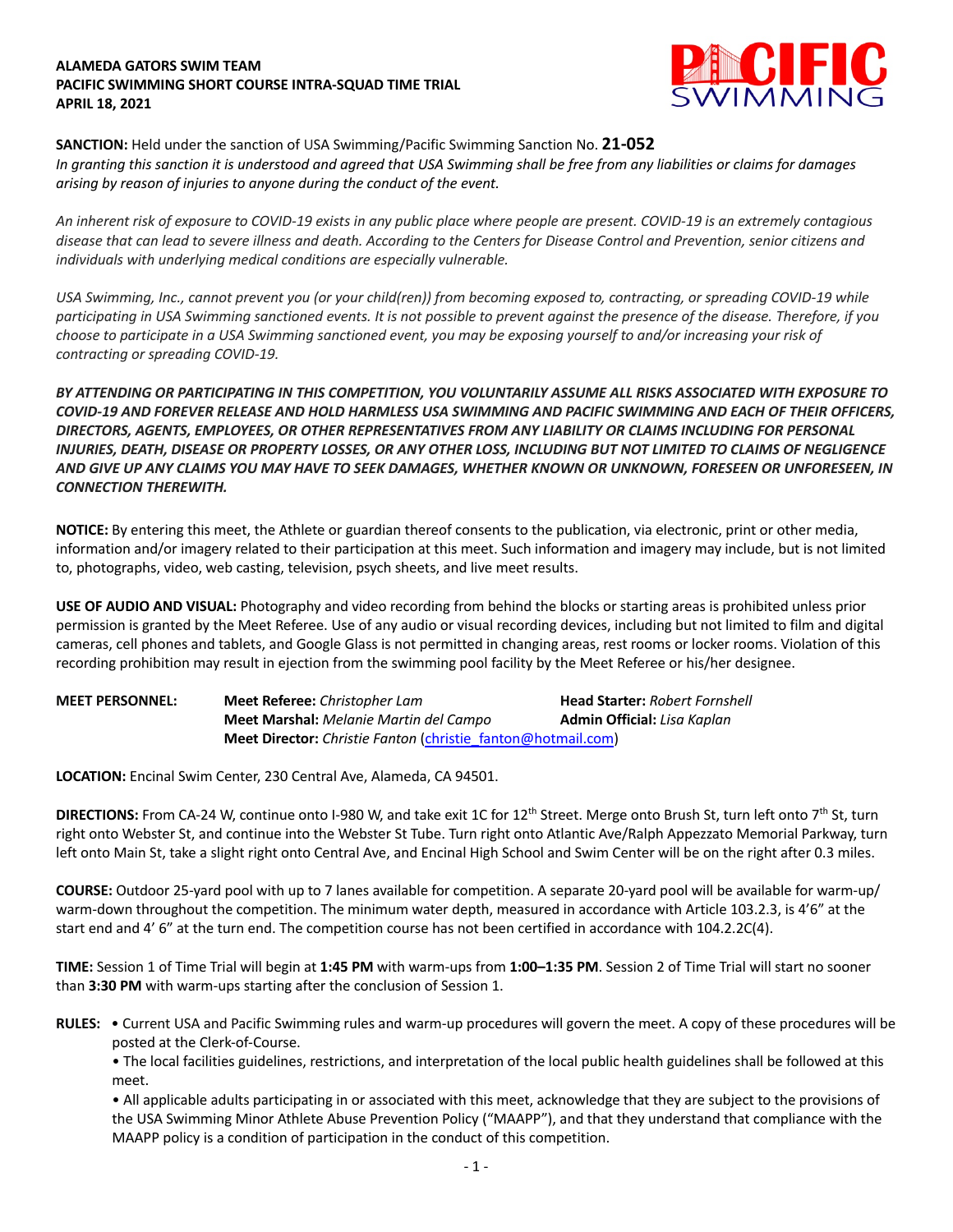- All events are time trials.
- All events will swim fast to slow.
- Athletes may compete in 3 time-trials per day.
- All Athletes ages 12 and under should complete competition within four (4) hours.

• Entries will be accepted until the number of entrants exceeds the facility safety capacity or until the entry deadline, whichever is sooner.

• If local conditions warrant it the Meet Referee, with the concurrence of the Meet Director, may require a mandatory scratch down.

- **All Coaches and Officials must wear their USA Swimming membership cards in a visible manner.**
- At the discretion of the Meet Referee, events may be combined by age, gender, distance, and/or stroke.
- **All Participants shall follow the Facility Safety Guidelines which will be emailed to all Participants prior to the meet and which will be announced prior to the meet.**

**ATTENTION HIGH SCHOOL ATHLETES:** If you are a high school athlete in season, you need to be Unattached from this meet. It is the athlete's responsibility to be Unattached from this meet. You can un-attach at the meet if necessary. This does not apply to athletes swimming under the rules of the Nevada Interscholastic Activities Association (NIAA).

**UNACCOMPANIED ATHLETES:** Any USA Swimming Athlete-Member competing at the meet must be accompanied by a USA Swimming Member-Coach for the purposes of Athlete supervision during warm-up, competition and warm-down. If a Coach-Member of the Athlete's USA Swimming Club does not attend the meet to serve in said supervisory capacity, it is the responsibility of the Athlete or the Athlete's legal guardian to arrange for supervision by a USA Swimming Member-Coach. The Meet Director or Meet Referee may assist the Athlete in making arrangements for such supervision; however, it is recommended that such arrangements be made in advance of the meet by the Athlete's USA Swimming Club Member-Coach.

**RACING STARTS:** Athletes must be certified by a USA Swimming member-coach as being proficient in performing a racing start or must start the race in the water. It is the responsibility of the Athlete or the Athlete's legal guardian to ensure compliance with this requirement.

**RESTRICTIONS:** • Smoking and the use of other tobacco products is prohibited on the pool deck, in the locker rooms, in spectator

- seating, on standing areas and in all areas used by Athletes, during the meet and during warm-up periods.
- Sale and use of alcoholic beverages are prohibited in all areas of the meet venue.
- No glass containers are allowed in the meet venue.
- No propane heater is permitted except for snack bar/meet operations.
- All shelters must be properly secured.
- Deck Changes are prohibited.

• Destructive devices, to include but not limited to, explosive devices and equipment, firearms (open or concealed), blades, knives, mace, stun guns and blunt objects are strictly prohibited in the swimming facility and its surrounding areas. If observed, the Meet Referee or his/her designee may ask that these devices be stored safely away from the public or removed from the facility. Noncompliance may result in the reporting to law enforcement authorities and ejection from the facility. Law enforcement officers (LEO) are exempt per applicable laws.

• Operation of a drone, or any other flying apparatus, is prohibited over the venue (pools, Athlete/Coach areas, Spectator areas and open ceiling locker rooms) any time Athletes, Coaches, Officials and/or Spectators are present.

**ELIGIBILITY:** • Athletes must be current members of USA Swimming and enter their name and registration number on the meet entry card as they are shown on their Registration Card. If this is not done, it may be difficult to match the Athlete with the registration and times database. The meet host will check all Athlete registrations against the SWIMS database and if not found to be registered, the Meet Director shall accept the registration at the meet (a \$10 surcharge will be added to the regular registration fee). Duplicate registrations will be refunded by mail.

• Meet is open only to qualified athletes registered with **ALGA**. Athletes who are unattached but participating with **ALGA** are eligible to compete.

• Entries with **"NO TIME" will be ACCEPTED**.

- Disabled Athletes are welcome to attend this meet and should contact the Meet Director or Meet Referee regarding any special accommodations on entry times and seeding per Pacific Swimming policy.
- The Athlete's age will be the age of the Athlete on the first day of the meet.

**ENTRY FEES:** Free.